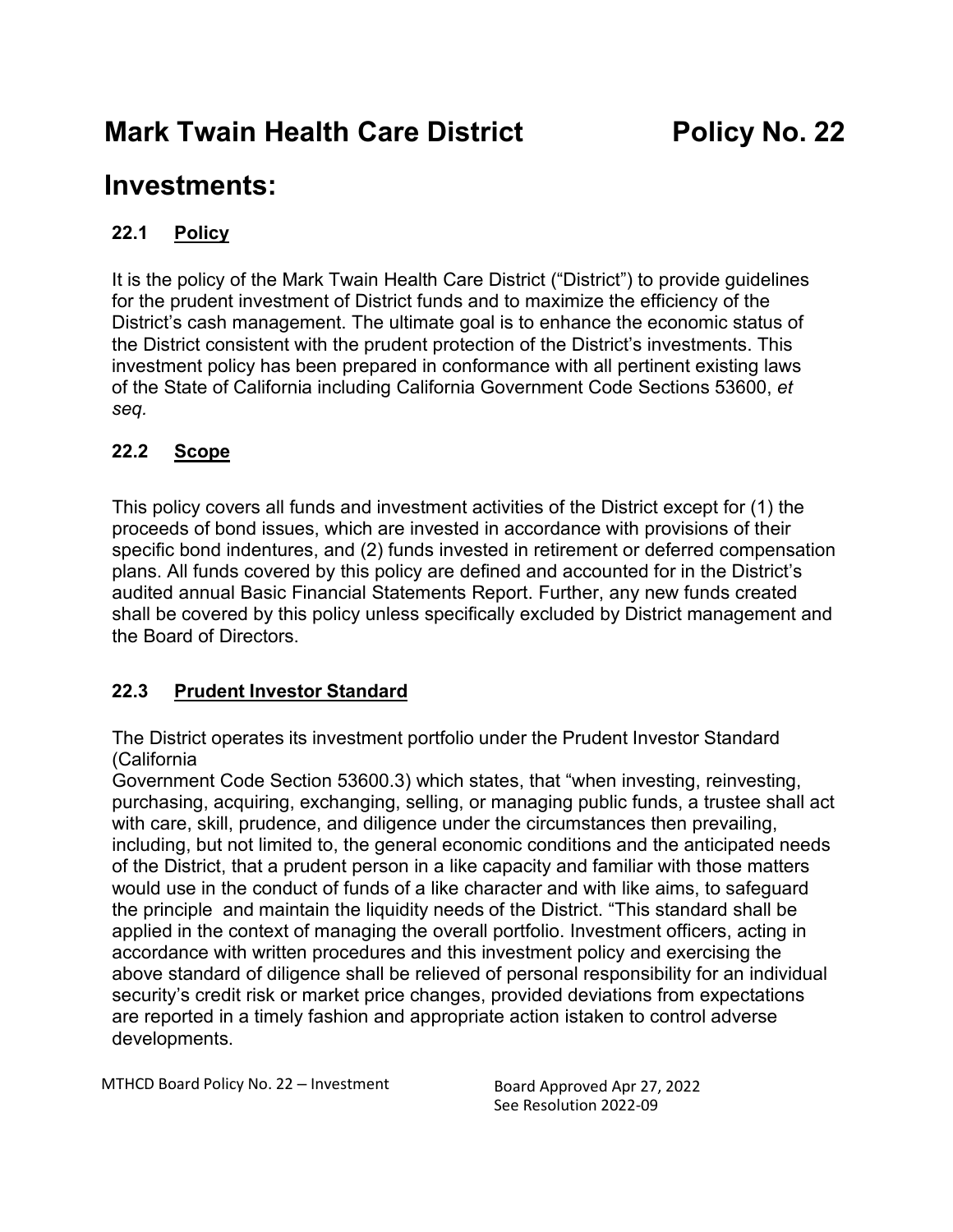#### **22.4 Investment Objectives**

- A. When investing, reinvesting, purchasing, acquiring, exchanging, selling or managing the District's funds,
	- **1.** The primary objective is to safeguard the principle of the funds.
	- **2.** The secondary objective is to meet the liquidity needs of the District.
	- **3.** The third objective is to achieve a reasonable market rate of return on invested funds.

It is the policy of the District to invest public funds in a manner to obtain the highest yield obtainable with the maximum security while meeting the daily cash flow demands of the District as long as investments meet the criteria established by this policy for safety and liquidity and conform to all laws governing the investment of District funds.

#### **B. Safety of Principle**

Safety of principle is the foremost objective of the District. Each investment transaction shall seek to first ensure that capital losses are avoided, whether they arise from securities defaults, institution default, broker-dealer default, or erosion of market value of securities. The District shall mitigate the risk to the principle of invested funds by limiting credit and interest rate risks. Credit Risk is the risk of loss due to the failure of a security's issuer or backer. Interest Rate Risk is the risk that the market value of the District's portfolio will fall due to an increase in general interest rates.

- **1.** Credit risk will be mitigated by:
	- **a.** Limiting investments to only the most creditworthy types of securities;

**b.** Diversifying the investment portfolio so that the potential failure of any one issue or issuer will not place undue burden on the District.

**2.** Interest rate risk will be mitigated by:

**a.** Structuring the District's portfolio so that securities mature to meet the District's cash requirements for ongoing obligations, thereby reducing the possible need to sell securities on the open market at a loss prior to their maturity to meet those requirements; and **b.** Investing a portion of the portfolio in shorter-term securities.

## **C. Liquidity**

Availability of sufficient cash to pay for current expenditures shall be maintained in money market funds, local government investment pools that offer daily liquidity, repurchase agreements, or short-term securities that can easily be converted into

MTHCD Board Policy No. 22 – Investment Board Approved Apr 27, 2022

See Resolution 2022-09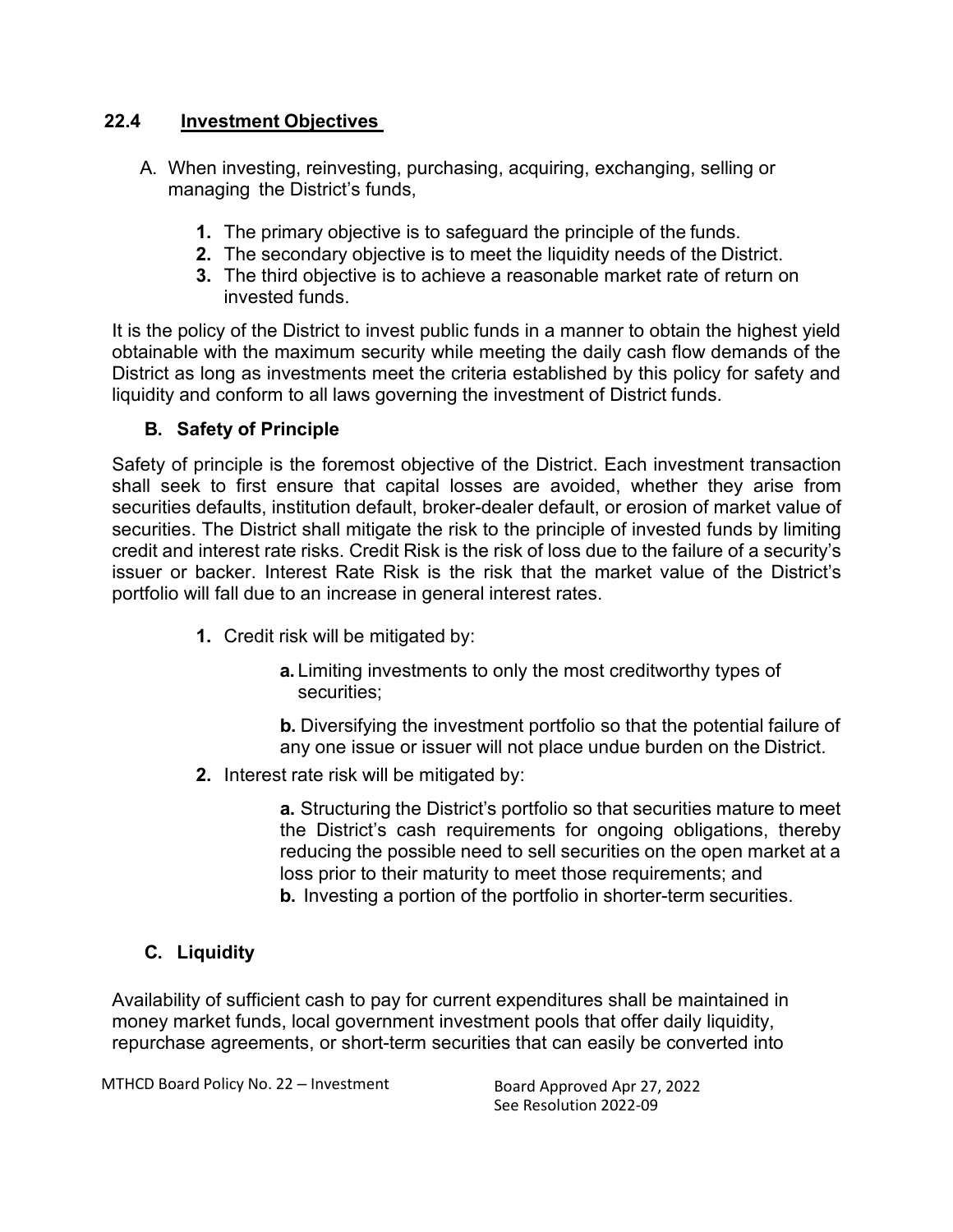cash because they have secondary markets. The accounting management system of the District shall be designed to accurately monitor and forecast expenditures and revenues to ensure the investment of monies to the fullest extent possible.

## **D. Rates of Return**

Yield on investments shall be considered only after the basic requirements of safety and liquidity have been met. The investment portfolio shall be designed to attain a market average rate of return throughout economic cycles, taking into account the District's risk constraints, the composition and cash flow characteristics of the portfolio, and applicable laws.

## **22.5 Delegation of Authority**

## **A. Responsibilities of the Accounting Department**

The Accounting Department is charged with the responsibility for maintaining custody of all public funds and securities belonging to or under the control of the District, and for the deposit and investment of those funds in accordance with principles of sound treasury management and with applicable laws and ordinances.

#### **B. Responsibilities of the Chief Financial Officer, or contracted financial services vendor**

The Chief Financial Officer, or contract financial services vendor, shall perform the monthly review and reconciliation of accounting investments as well as be responsible for the conduct of all Accounting Department functions.

#### **C. Responsibilities of the Executive Director**

The Chief Executive Officer is responsible for directing and supervising the assigned designeeand is responsible further to keep the Board of Directors fully advised as to the financial condition of the District.

## **D. Responsibilities of the Board of Directors**

The Board of Directors shall annually review the written Investment Policy. As provided in the Policy, the Directors shall receive, review, and accept quarterly investment reports which may be included in the Consent Calendar of the regularly scheduled meeting of the Board of Directors in the month following the meeting of the Finance/Investment Committee.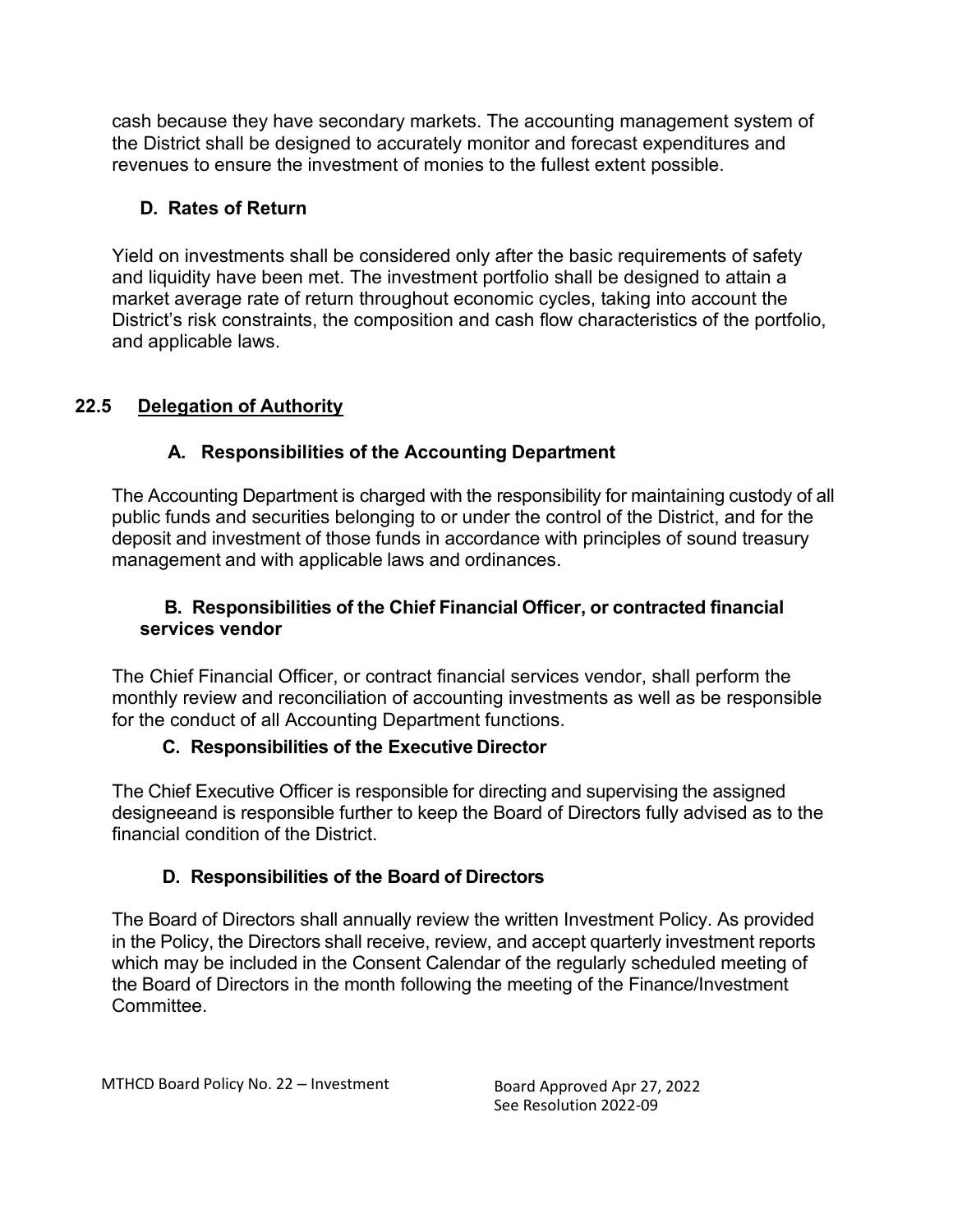## **E. Responsibilities of the Finance/Investment Committee**

There shall be a Finance Committee consisting of two (2) members of the Board of Directors and no more than two (2) citizens having experience in accounting, banking, or financial investments. No members of the Finance/Investment Committee shall profit in any way from activities of the Committee. The Chief Executive Officer and assigned designee(s) shall serve as staff liaison to the Committee. The Committee shall meet no less than quarterly to discuss the quarterly investment reports, investment strategy, investment and banking procedures, as well as the anticipated cash flow projection and any other significant investment-related activities being undertaken. The Committee's meetings will be summarized in minutes, which are distributed to the Board of Directors with the quarterly investment report.

## **22.6 Ethics and Conflicts of Interest**

Officers and employees involved in the investment process shall refrain from personal business activity that could conflict with proper execution of the investment program or which could impair their ability to make impartial investment decisions. Employees and investment officers shall disclose any material financial interest in financial institutions that conduct business with this District, and they shall further disclose any large personal financial / investment positions that could be related to the performance of the District's portfolio.

## **22.7 Authorized Financial Dealers and Institutions**

A. The Chief Executive Officer will establish and maintain a list of the financial institutions andbroker / dealers authorized to provide investment and depository services to the District.

## **1. Depositories**

In selecting depositories, the creditworthiness of institutions shall be considered, and the Chief Executive Officer shall conduct a comprehensive review of prospective depositories' credit characteristics and financial history as part of the application process.

## **22.8 Diversification and Risk**

The District recognizes that investment risks can result from issuer defaults, market price changes, or various technical complications leading to temporary illiquidity. To minimize the District's exposure to these types of risk, the portfolio should be diversified among several types of institutions, instruments, and maturities. The Chief Executive Officer with the Finance Committee shall minimize default risk by prudently selecting

See Resolution 2022-09